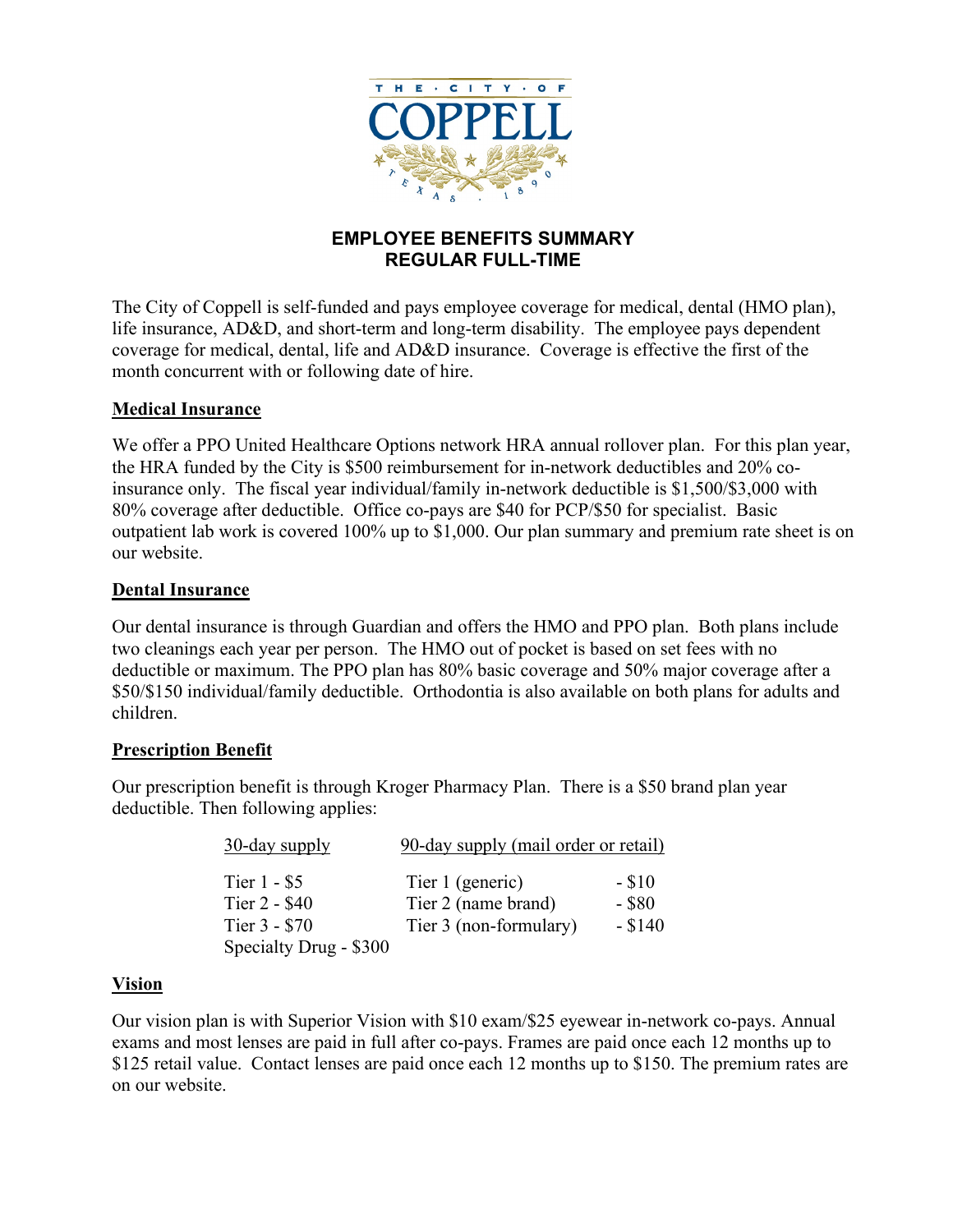# **AIRROSTI**

Treatment for musculoskeletal conditions - \$25 copay

# **Life Insurance**

The City of Coppell pays 2 times your annual salary to your beneficiary up to a maximum of \$400,000. Those employees aged 65 and over will receive a reduced benefit. Additional voluntary individual and dependent life insurance is available through Mutual of Omaha.

# **AD&D (Accidental Death & Dismemberment)**

The City of Coppell pays 2 times your annual salary to your beneficiary up to a maximum of \$400,000 in addition to your life insurance. Those employees aged 65 and over will receive a reduced benefit. Additional voluntary individual and dependent AD&D insurance are available through Mutual of Omaha.

#### **Short-term Disability**

The city pays for short-term disability. Coverage begins on the 15th day of absence due to your own covered injury or illness. Earnings are 60% of weekly income up to \$2,300 maximum per week.

#### **Long-term Disability**

Long-term Disability is equivalent to 60% of your monthly salary up to \$10,000 after 90 days of qualifying disability.

#### **Additional Benefits Covered by the City:**

Alight - Health Pro Consultant to assist with health care savings and resolution 1800MD - 24/7 Telemedicine for those on our medical plan

#### **TMRS (Texas Municipal Retirement System)**

TMRS is your retirement program. Employees contribute 7% of gross earnings each paycheck. The City's match is 2 to 1 upon retirement. TMRS members are vested with 5 years of service. Employees are eligible to retire with 20 years of service or at age 60 with 5 years of service.

#### **Holidays**

The City of Coppell has 11 ½ paid holidays per year: New Year's Day, Martin Luther King, Jr. Day, Memorial Day, Juneteenth, Independence Day, Labor Day, Thanksgiving (2  $\frac{1}{2}$  days), Christmas (2 days) and one personal day.

#### **Vacation**

Vacation leave accrues at the end of the first full pay period and may not be used until successful completion of the initial probationary period. During the 1st year of employment, 10 days of vacation are accrued (5 days for 24-hour shift). After the 1st year, the accrual is earned at the rate of 15 days per year (7.5 days for 24-hour shift). The accrual rate increases with years of service up to 24 days annually (12 days for 24-hour shift).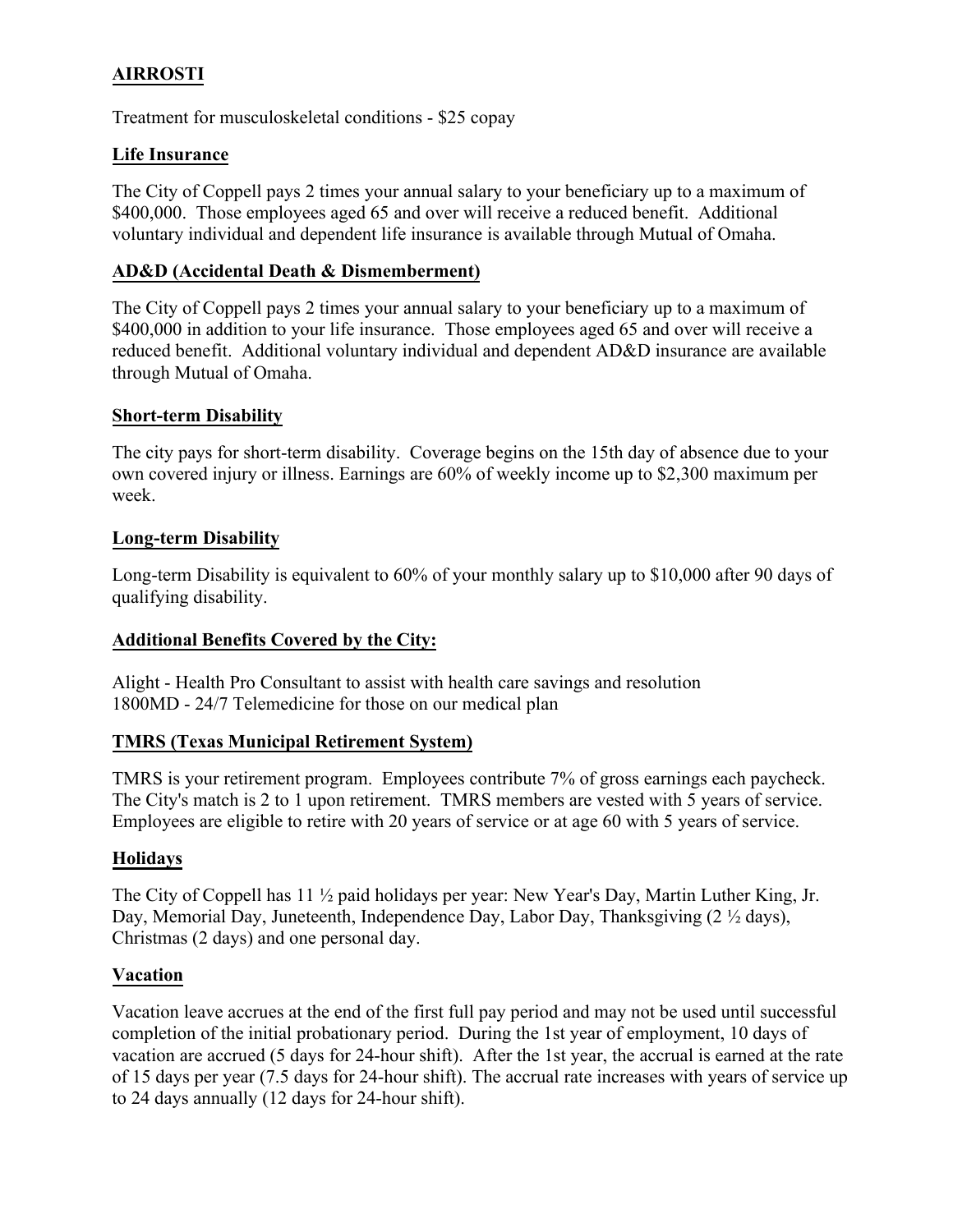# **Sick Leave**

Sick leave begins accruing during the first full pay period of employment at the rate of 12 days annually (6 days for 24-hour shift). The maximum cumulative accrual is 1040 hours (1560 hours for 24-hour shift).

# **Longevity**

The City of Coppell pays \$6 per month for accumulated months of service in a lump sum annually in November.

#### **Compensation Incentive**

The City of Coppell gives employees \$150 per month to apply first towards their dependent medical premium if applicable or invest in our ICMA 457 plan.

#### **Deferred Compensation Plan**

ICMA provides tax-deferred supplemental 457 retirement plans

# **Flex Spending Section 125**

Employees may participate in the Flexible Benefit Plan, which corresponds to Section 125 of the IRS Code. The plan allows employees to set aside pre-tax dollars to pay for out of pocket medical, dental, vision and related health care expenses. Employees may also elect to contribute to a dependent care reimbursement account through voluntary pre-tax payroll deductions.

#### **100% Direct Deposit**

It takes two pay periods for complete processing.

#### **Wellness Health Center**

Free to City of Coppell employees and dependents on our medical plan for health coaching and acute care.

# **The CORE**

Free individual and family membership for employees.

#### **Coppell Library**

All employees and their families have free access to our Library.

#### **Employee Assistance Program**

The City of Coppell pays for confidential counseling on life and family issues.

#### **Cariloop**

Online healthcare coaches to guide through challenges as a caregiver.